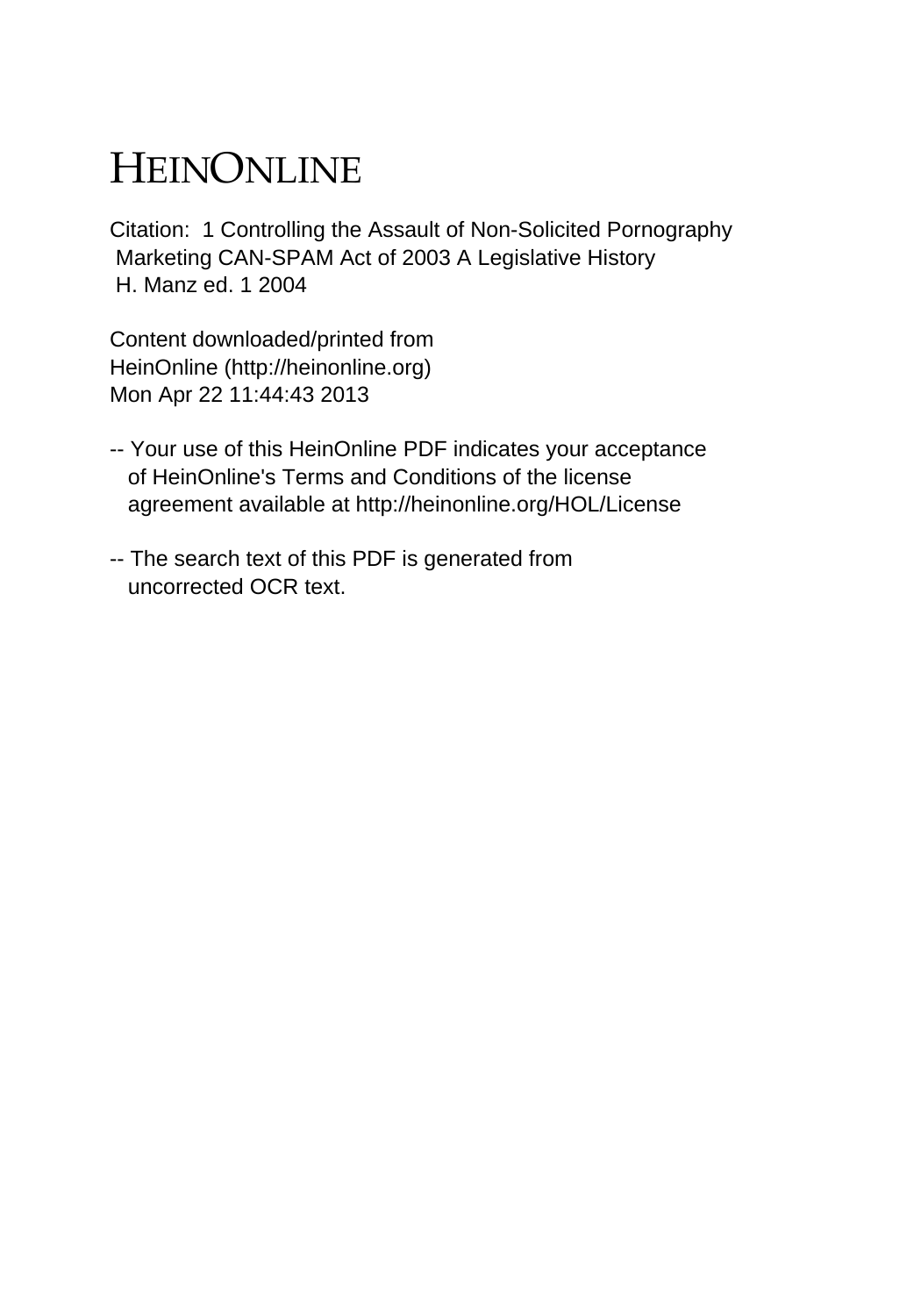## **107TH CONGRESS**<br>**1st Session**

**H.R. 718** 

To protect individuals, families, and Internet service providers from unsolicited and unwanted electronic mail.

#### IN THE **HOUSE** OF REPRESENTATIVES

#### **FiiemwiAlY** *14,* **2001**

**Mrs.** WIlsON **(for** herself, Mr. GIEEN of Texas, Mr. GARY MILLER of Califoinia, Mr. **GOODLATTE,** Mr. **PICKERING,** Mr. DEAL **of** Georgia, **Mr.** LARGENT, Mr. FOSSELLA, Mr. WALDEN of Oregon, Mr. BRYANT, Mr. TAUZIN, Mr. GILLMOR, Mr. FRELINGHUYSEN, Ms. CARSON of Indiana, Mr. KIL)DEE, Mr. ENGLISH, Mr. LEVIN, **Ml'.** SIMMONS, Ms. Esmoo, Mr. IIINCHEY, Mr. TERRY, Mr. RUSH, **Mr.** BONiOR, Mr. HORN, Mrs. EMElR-SON, Mr. ENGEL, Mrs. JO ANN DAVIS of Virginia, Ms. DEGETTE, Ms. HARMAN, Mr. MOORE, Mr. SHIMKUS, Mr. BARRETT, Mr. BOUCHER, Mr. GREENWOOD, Ms. MCCARTHY of Missouri, **Mr.** CRAMER, Mr. SESSIONS, Mr. GORDON, Mr. SHOWS, Mr. FRANK, Ms. MCKINNEY, Mr. HOLT, Mr. SANOLIN, Mr. SAWYER, Mr. STRICKIAND, Mr. WELLER, Mr. KING, Mr. BAKER, Ms. HART, Mr. PITTS, Mr. UDALL of New Mexico, Mr. LUTHER, Mr. REYES, Ms. PELOSI, Mr. FROST, Mr. EHRLICH, Mr. BURR of North Carolina, Mr. ADERHOLT, Mr. WOLF, Mr. ISAKSON, Mrs. CUBIN, Mr. BARTON of Texas, Mr. STEARNS, Mr. OXLEY, Ms. DUNN, Mr. HASTINGS of Washington, Mr. STUPAK, arid Mr. BLUNT) introduced the following bill; which was referred to the Committee on Energy and Commerce, and in addition to the Committee on the Judiciary, for a period to be subsequently determiied by the Speaker, in each case for consideration of such provisions as fall within the jurisdiction of the committee concerned

## **A BILL**

To protect individuals, fanmilies, and Internet service providers from unsolicited and unwanted electronic mail.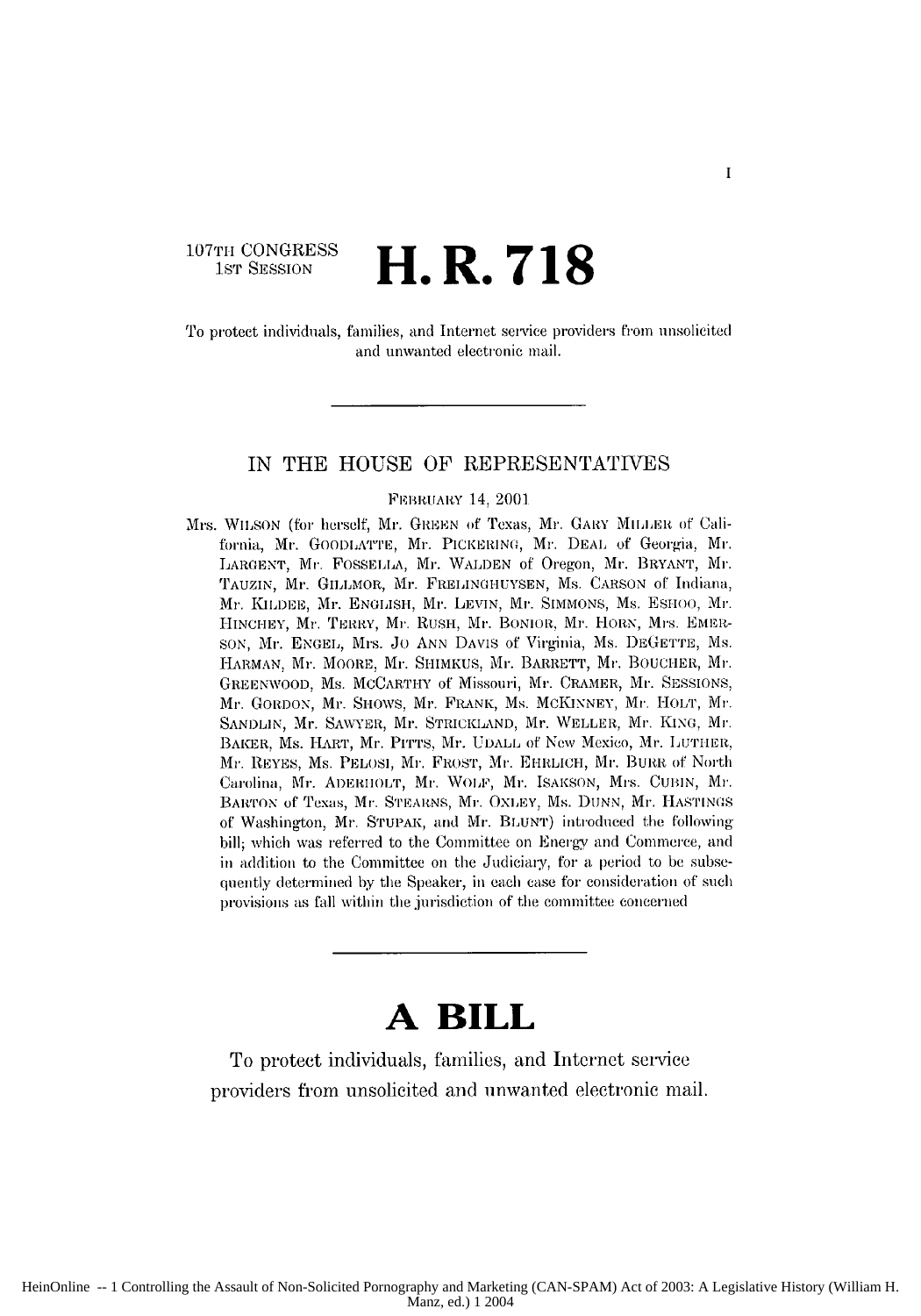2 *tives of the United States of America in Congress assenbled,* **3 SECTION 1. SHORT TITLE.** 4 This Act may be cited as the "Unsolicited Commer-5 cial Electronic Mail Act of 2001". **6 SEC. 2. CONGRESSIONAL FINDINGS AND POLICY. 7 (a) FINDINGS.—The Congress finds the following: 8** (1) There is a right of free speech on the Inter-

**9** net.

10 (2) The Internet has increasingly become a crit-11 ical mode of global communication and now presents 12 unprecedented opportunities for the development and **13** growth of global commerce and an integrated world-14 wide economy. In order for global commerce on the 15 Internet to reach its fuill potential, individuals and 16 entities using the Internet and other online services 17 should be prevented from engaging in activities that 18 prevent other users and Internet service providers 19 from having a reasonably predictable, efficient, and 20 economical online experience.

21 (3) Unsolicited commercial electronic mail can 22 be an important mechanism through which busi-23 nesses advertise and attract customers in the online 24 environment.

#### **-HR 718 IH**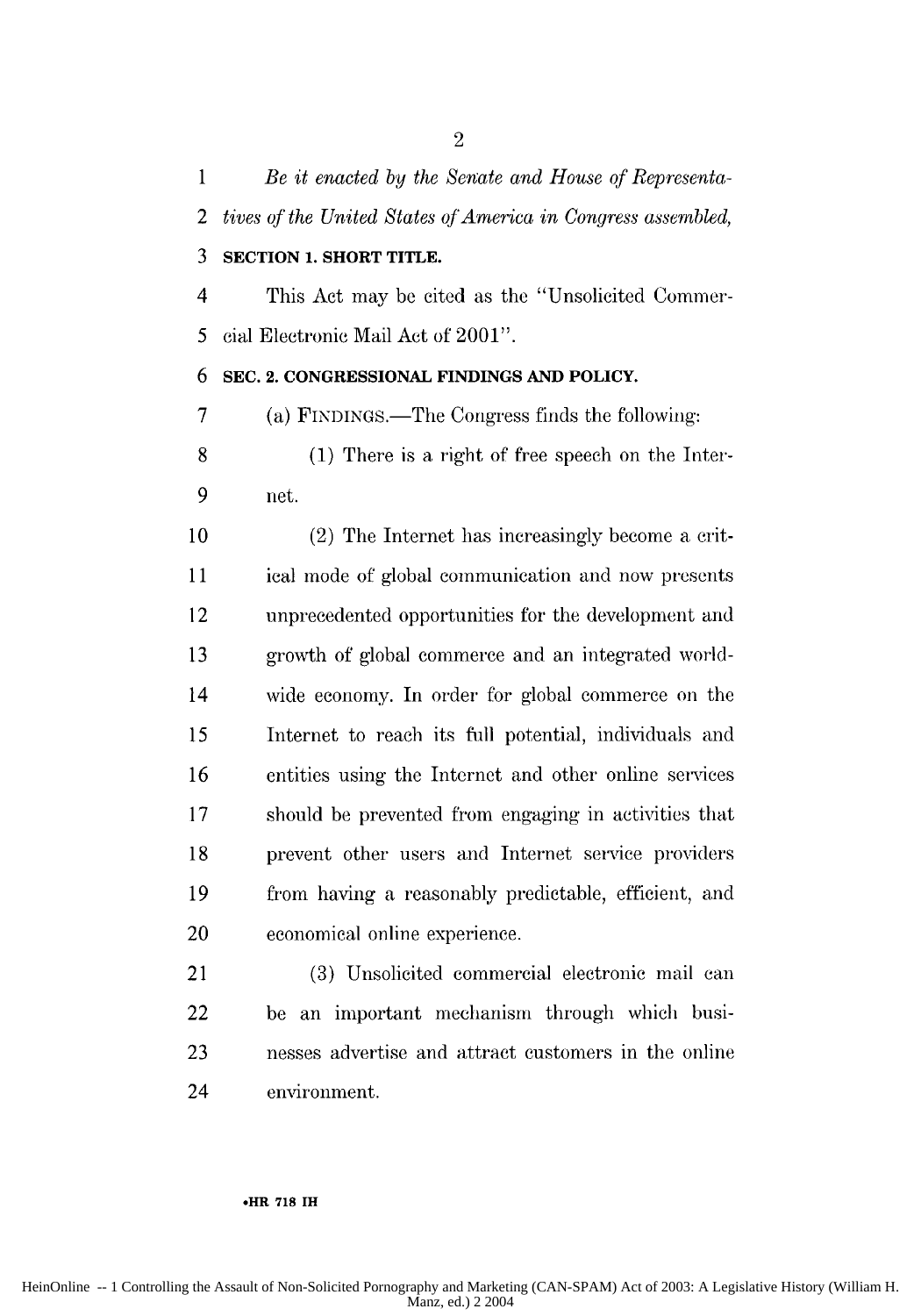1 (4) The receipt of unsolicited commercial elec-2 tronic mail may result in costs to recipients who 3 cannot refuse to accept such mail and who incur 4 costs for the storage of such mail, or for the time 5 spent accessing, reviewing, and discarding such mail, 6 or for both.

7 (5) Unsolicited commercial electronic mail may 8 impose significant monetary costs on Internet access 9 services, businesses, and educational and nonprofit 10 institutions that carry and receive such mail, as 11 there is a finite volume of mail that such providers, 12 businesses, and institutions can handle without fur-13 ther investment. The sending of such mail is increas-14 ingly and negatively affecting the quality of service 15 provided to customers of Internet access service, and 16 shifting costs from the sender of the advertisement 17 to the Internet access service.

18 (6) While some senders of unsolicited commer-19 cial electronic mail messages provide simple and reli-20 able ways for recipients to reject (or "opt-out" of) 21 receipt of unsolicited commercial electronic mail 22 from such senders in the future, other senders pro-23 vide no such "opt-out" mechanism, or refuse to 24 honor the requests of recipients not to receive clec-25 tronic mail from such senders in the future, or both.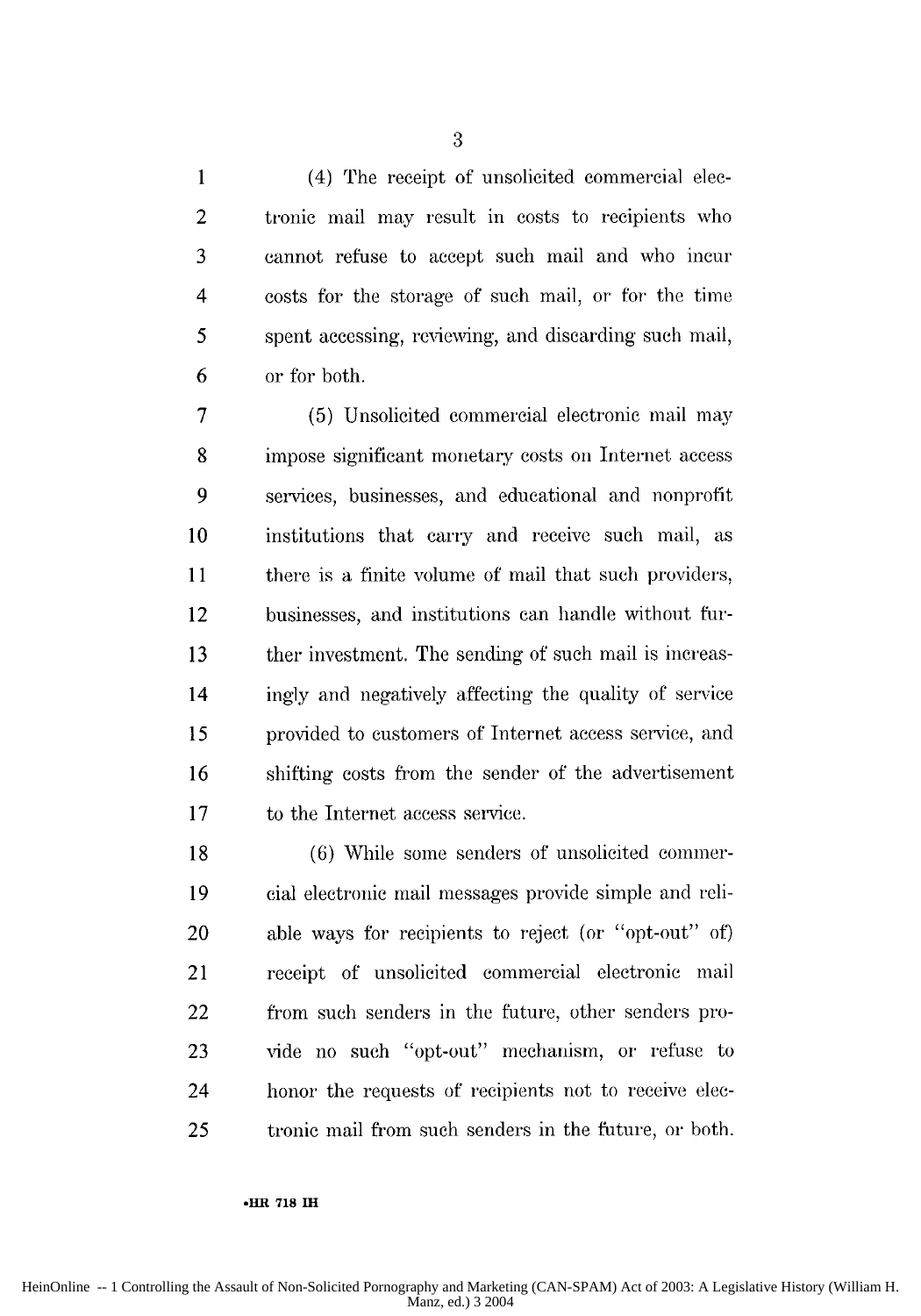1 (7) An increasing number of senders of unsolic-2 ited commercial electronic mail purposefully disguise 3 the source of such mail so as to prevent recipients 4 from responding to such mail quickly and easily.

*5* (8) Many senders of unsolicited commercial 6 electronic mail collect or harvest electronic mail ad-7 dresses of potential recipients without the knowledge 8 of those recipients and in violation of the rules or 9 terms of service of the database from which such ad-10 dresses are collected.

11 (9) Because recipients of unsolicited commercial 12 electronic mail are unable to avoid the receipt of 13 such mail through reasonable means, such mail may 14 invade the privacy of recipients.

*15* (10) In legislating against certain abuses on the 16 Internet, Congress should be very careful to avoid 17 infringing in any way upon constitutionally protected 18 rights, including the rights of assembly, free speech, 19 and privacy.

20 (b) CONGRESSIONAL DETERMINATION **OF** PUBLIC 21 POLICY.-On the basis of the findings in subsection (a), 22 the Congress determines that—

23 (1) there is substantial government interest in 24 regulation of unsolicited commercial electronic mail.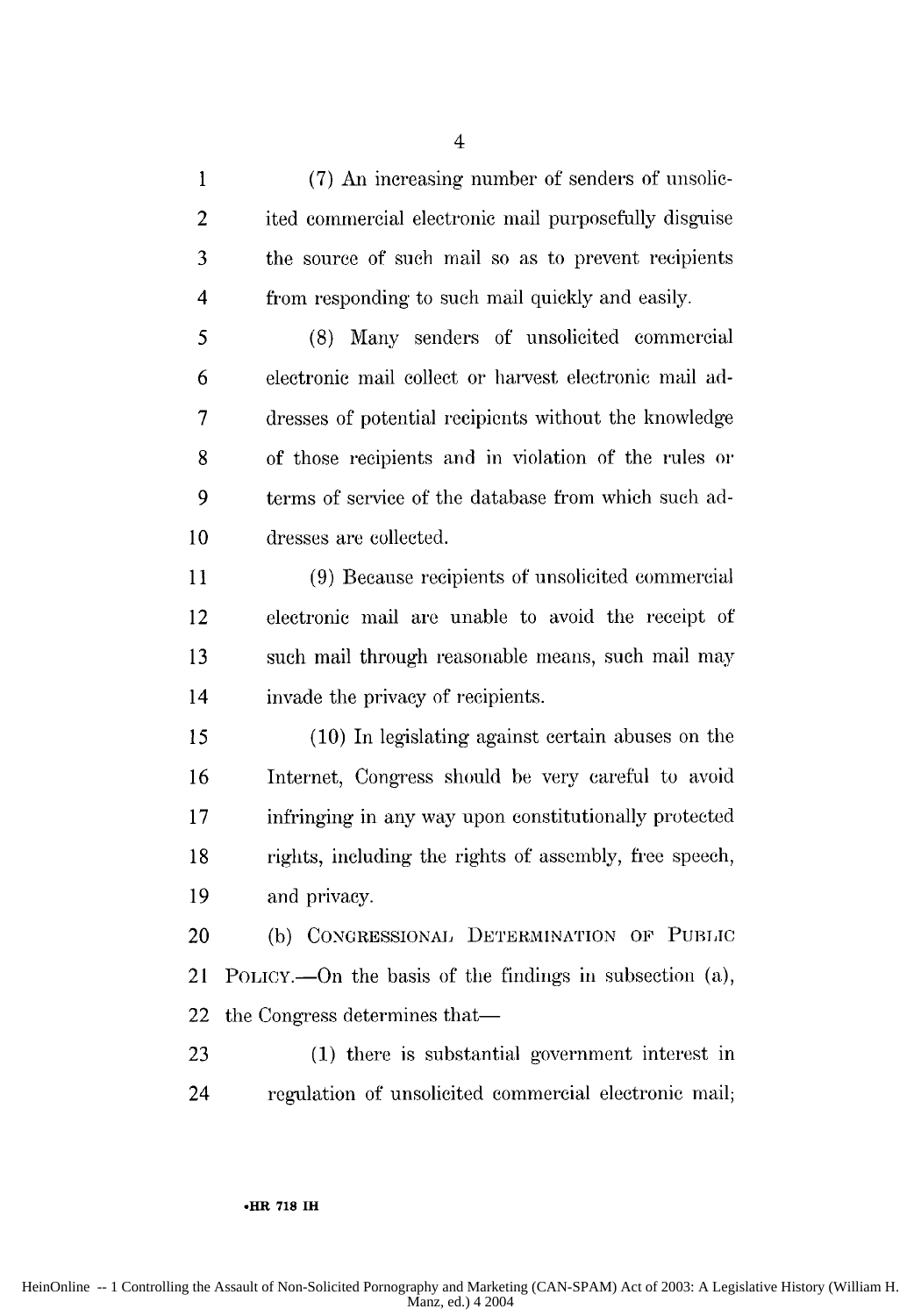1 (2) Internet service providers should not be 2 compelled to bear the costs of unsolicited commercial 3 electronic mail without compensation from the send-4 er; and

*5* (3) recipients of unsolicited commercial elec-6 tronic mail have a right to decline to receive or have 7 their children receive unsolicited commercial elec-**8** tronic mail.

#### **9 SEC. 3. DEFINITIONS.**

10 In this Act:

11 (1) CHILDREN.—The term "children" includes 12 natural children, stepchildren, adopted children, and 13 children who are wards of or in custody of the par-14 ent, who have not attained the age of 18 and who 15 reside with the parent or are under his or her care, 16 custody, or supervision.

17 (2) COMMERCIAL ELECTRONIC MAIL MES-18 SAGE.-The term "commercial electronic mail mes-19 sage" means any electronic mail message that pri-20 marily advertises or promotes the commercial avail-21 ability of a product or service for profit or invites 22 the recipient to view content on an Internet web site 23 that is operated for a commercial purpose. An **clee-**24 tronic mail message shall not be considered to be a 25 commercial electronic mail message solely because

#### **• HR 718 IH**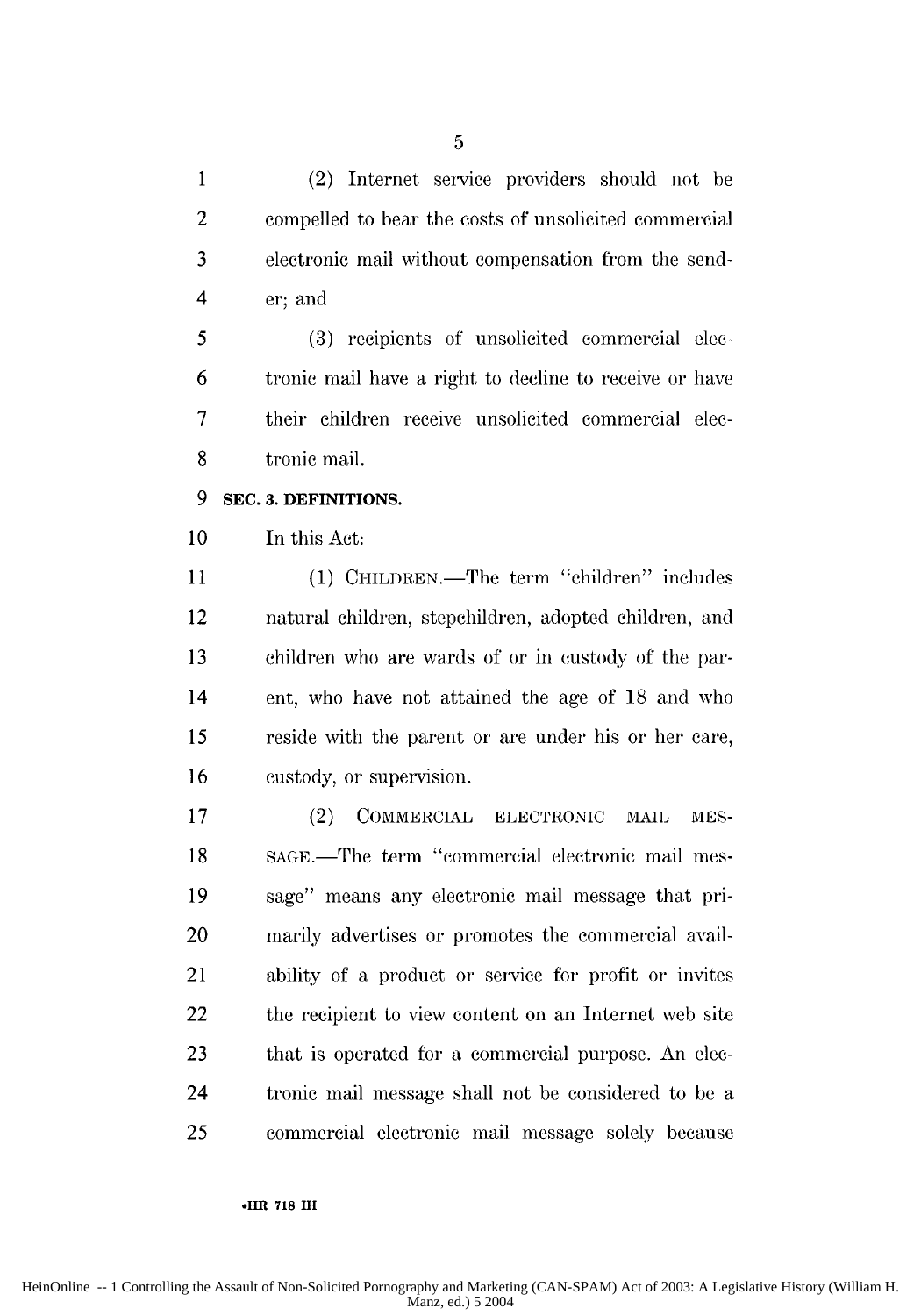**1** such message includes a reference to a commercial 2 entity that serves to identify the initiator.

3 (3) COMMISSION.-The term "Commission" 4 means the Federal Trade Commission.

5 (4) DOMAIN NAME.—The term "domain name" 6 means any alphanumeric designation which is reg-7 istered with or assigned by any domain name reg-8 istrar, domain name registry, or other domain name 9 registration authority as part of an electronic ad-10 dress on the Internet.

11 (5) ELECTRONIC MAIL ADDRESS.

12 (A) IN GENERAL.—The term "electronic 13 mail address" means a destination (commonly 14 expressed as a string of characters) to which 15 electronic mail can be sent or delivered.

16 (B) INCLUSION.—In the case of the Inter-17 net, the term "electronic mail address" may in-18 elude an electronic mail address consisting of a 19 user name or mailbox (commonly referred to as 20 the "local part") and a reference to an Internet 21 domain (commonly referred to as the "domain 22 part").

23 (6) INTERNET.—The term "Internet" has the 24 meaning given that term in section 231(e)(3) of the 25 Communications Act of 1934 (47 U.S.C. 231(e)(3)).

#### **.HR 718 EI**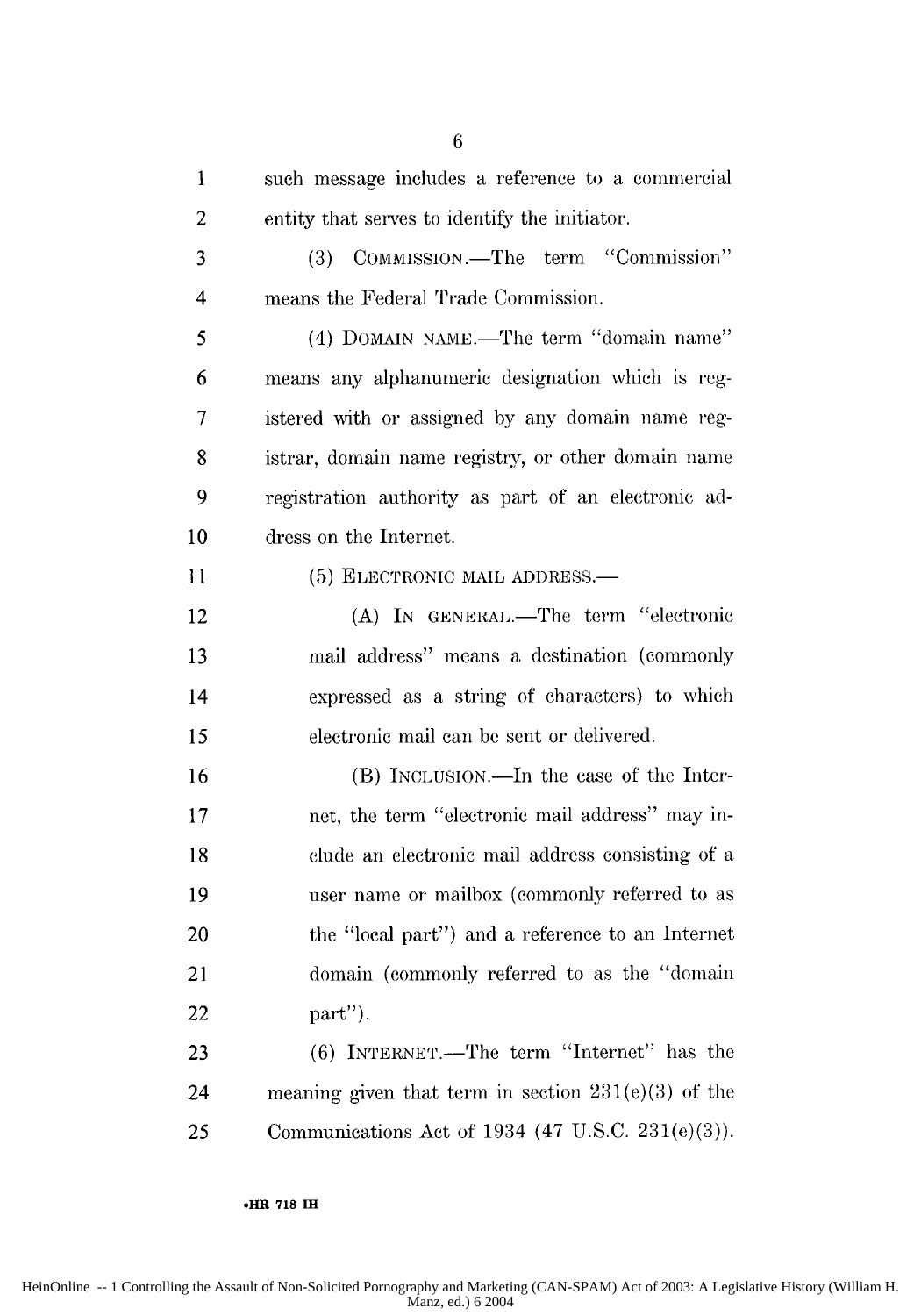1 (7) INTERNET ACCESS SERVICE.—The term 2 "Internet access service" has the meaning given that 3 term in section 231(e)(4) of the Communications 4 Act of 1934 (47 U.S.C. 231(e)(4)).

5 (8) INITIATE.—The term "initiate", when used 6 with respect to a commercial electronic mail mes-7 sage, means to originate such message or to procure 8 the transmission of such message.

9 (9) INITIATOR.—The term "initiator", when 10 used with respect to a commercial electronic mail 11 message, means the person who initiates such mes-12 sage. Such term does not include a provider of an 13 Internet access service whose role with respect to the 14 message is limited to handling, transmitting, re-15 transmitting, or relaying the message.

16 (10) PRE-EXISTING BUSINESS RELATION-17 SHIP.—The term "pre-existing business relation-18 ship" means, when used with respect to the initiator 19 and recipient of a commercial electronic mail mes-20 sage, that either of the following circumstances exist: 21 (A) PREVIOUS BUSINESS TRANSACTION. 22 (i) Within the 5-year period ending 23 upon receipt of such message, there has

24 been a business transaction between the 25 initiator and the recipient (including a

**-HR 718 IH**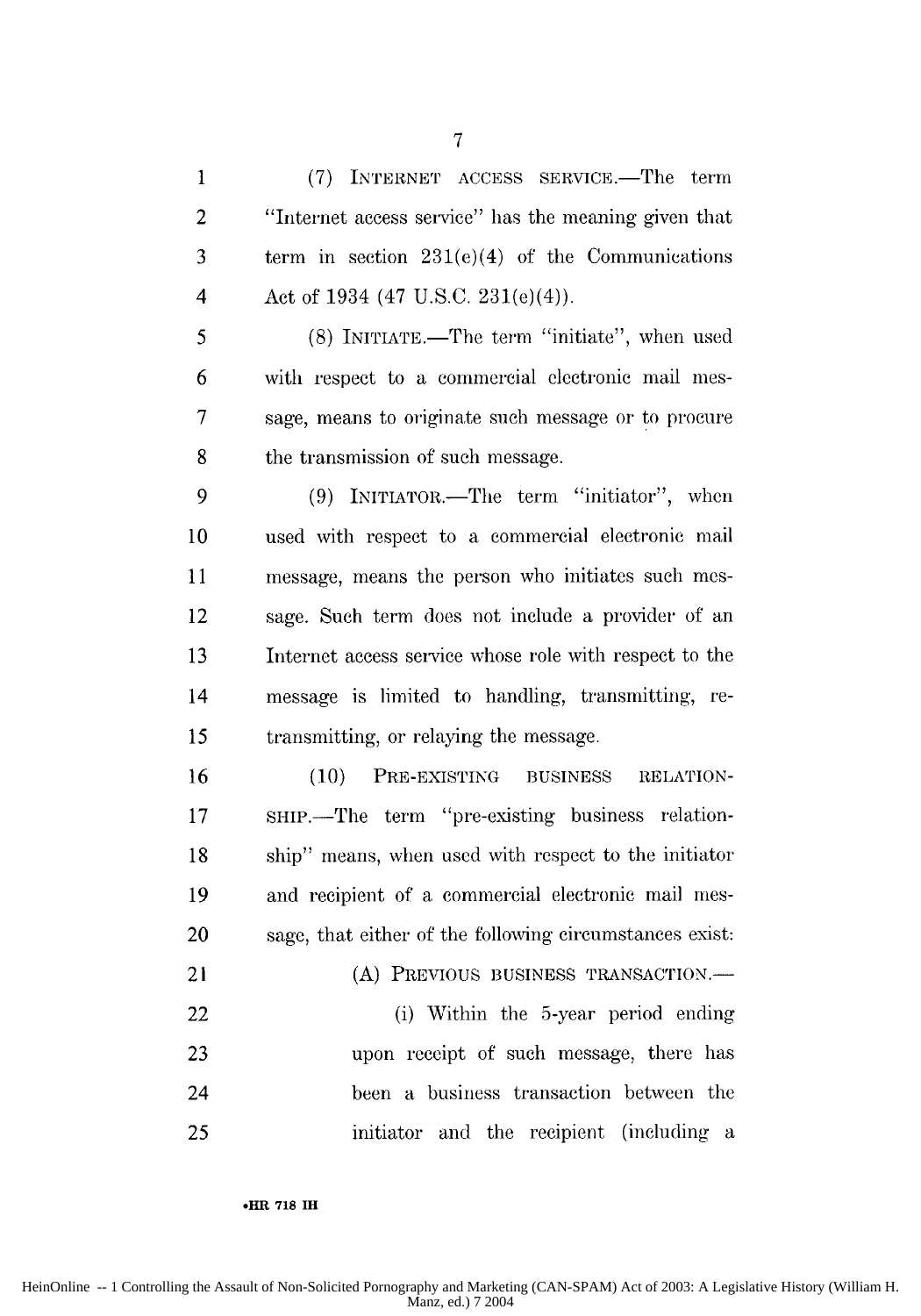1 transaction involving the provision, free of 2 charge, of information requested by the re-3 cipient, of goods, or of services); and 4 (ii) the recipient was, at the time of 5 such transaction or thereafter, provided a 6 clear and conspicuous notice of an oppor-7 tunity not to receive further messages from 8 the initiator and has not exercised such op-9 portunity. 10 (B) OPT IN.—The recipient has given the 11 initiator permission to initiate commercial elec-12 tronic mail messages to the electronic mail ad-13 dress of the recipient and has not subsequently 14 revoked such permission. *15* (11) RECIPIENT.-The term "recipient", when 16 used with respect to a commercial electronic mail 17 message, means the addressee of such message. 18 (12) UNSOLICITED COMMERCIAL ELECTRONIC

19 MAIL MESSAGE.-The term "unsolicited commercial 20 electronic mail message" means any commercial 21 electronic nmail message that is sent by the initiator 22 to a recipient with whom the initiator does not have 23 a pre-existing business relationship.

#### **.HR 718 IH**

**8**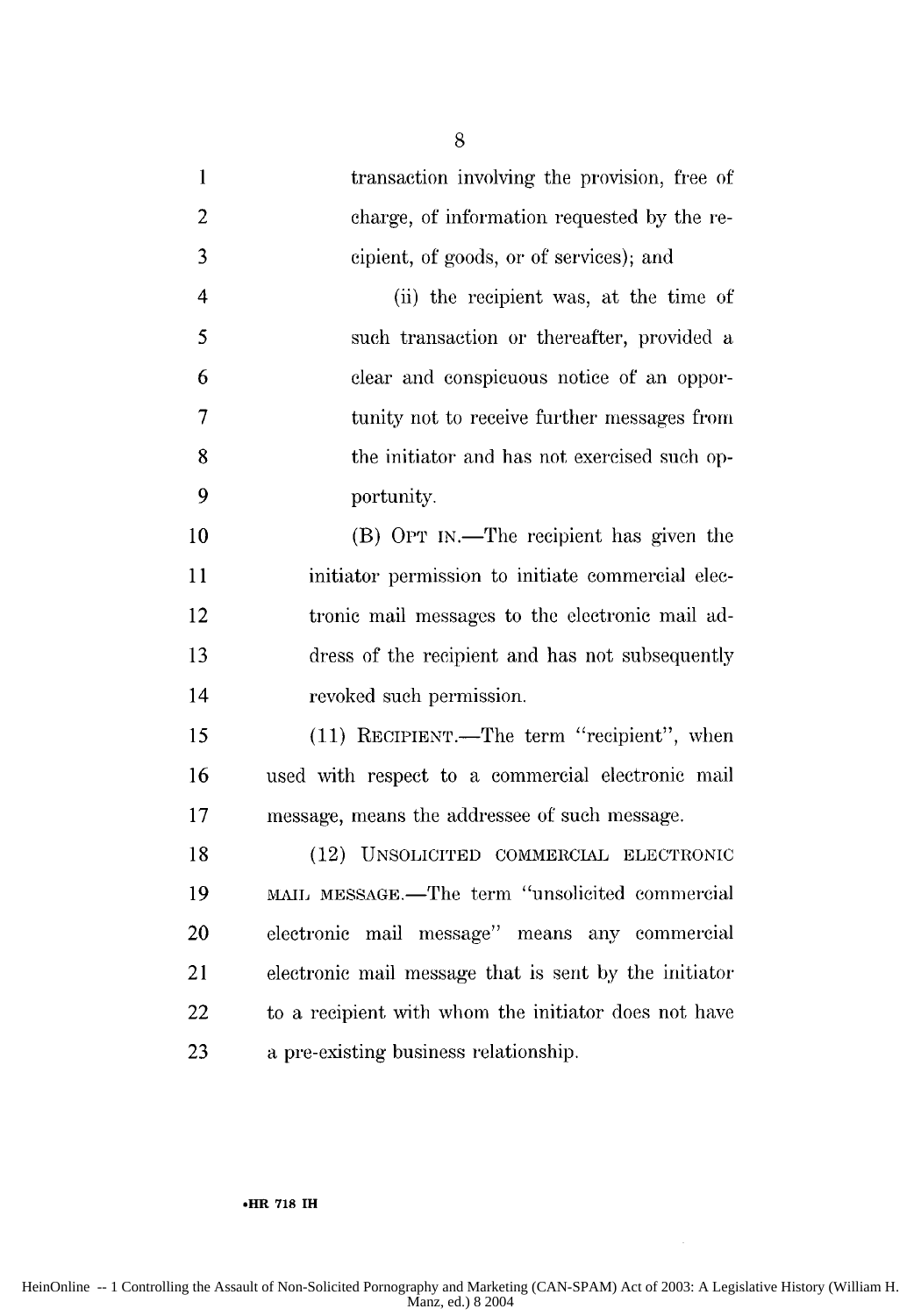| 1                       | SEC. 4. CRIMINAL PENALTY FOR UNSOLICITED COMMER-       |
|-------------------------|--------------------------------------------------------|
| $\overline{2}$          | CIAL ELECTRONIC MAIL CONTAINING FRAUD-                 |
| 3                       | ULENT ROUTING INFORMATION.                             |
| $\overline{\mathbf{4}}$ | Section 1030 of title 18, United States Code, is       |
| 5                       | amended—                                               |
| 6                       | $(1)$ in subsection $(a)(5)$ —                         |
| $\overline{7}$          | (A) in subparagraph $(B)$ , by striking "or"           |
| 8                       | at the end;                                            |
| 9                       | $(B)$ in subparagraph $(C)$ , by inserting "or"        |
| 10                      | after the semicolon at the end; and                    |
| 11                      | (C) by adding at the end the following new             |
| 12                      | subparagraph:                                          |
| 13                      | "(D) intentionally initiates the transmission of       |
| 14                      | any unsolicited commercial electronic mail message     |
| 15                      | to a protected computer in the United States with      |
| 16                      | knowledge that any domain name, header informa-        |
| 17                      | tion, date or time stamp, originating electronic mail  |
| 18                      | address, or other information identifying<br>the       |
| 19                      | initiator or the routing of such message, that is con- |
| 20                      | tained in or accompanies such message, is false or     |
| 21                      | inaccurate;";                                          |
| 22                      | (2) in subsection (e)(2)(A)—                           |
| 23                      | (A) by inserting "(i)" after "in the case              |
| 24                      | of"; and                                               |

#### **.HR 718 IH**

**9**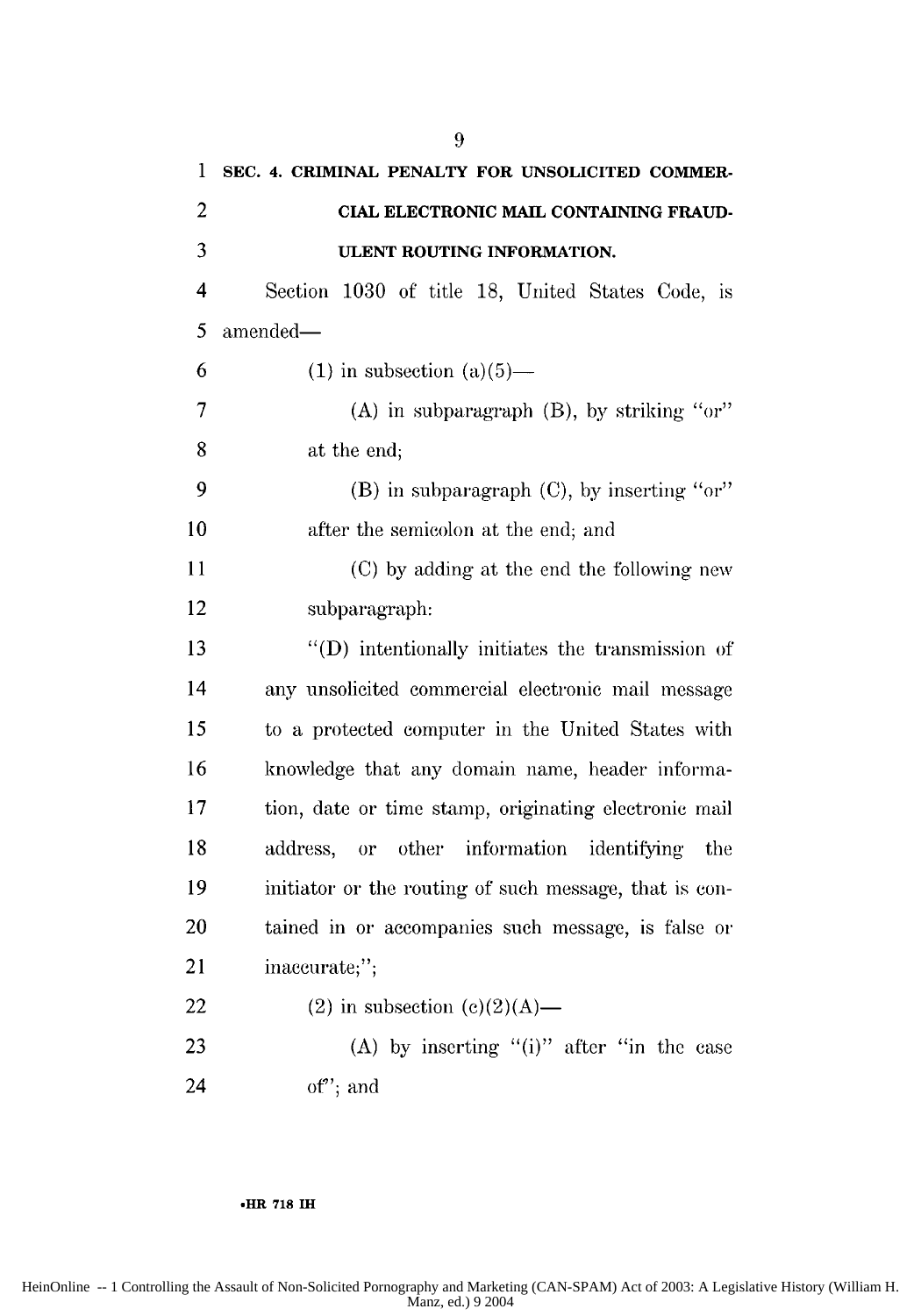| 1                       | (B) by inserting before "; and" the fol-              |
|-------------------------|-------------------------------------------------------|
| $\overline{2}$          | lowing: ", or (ii) an offense under subsection        |
| 3                       | $(a)(5)(D)$ of this section"; and                     |
| $\overline{\mathbf{4}}$ | $(3)$ in subsection $(e)$ —                           |
| 5                       | (A) by striking "and" at the end of para-             |
| 6                       | graph(8);                                             |
| 7                       | (B) by striking the period at the end of              |
| 8                       | paragraph (9) and inserting a semicolon; and          |
| 9                       | (C) by adding at the end the following new            |
| 10                      | paragraph:                                            |
| 11                      | "(10) the terms 'initiate', 'initiator', 'unsolicited |
| 12                      | commercial electronic mail message', and 'domain      |
| 13                      | name' have the meanings given such terms in section   |
| 14                      | 3 of the Unsolicited Commercial Electronic Mail Act   |
| 15                      | of 2001.".                                            |
| 16                      | SEC. 5. OTHER PROTECTIONS AGAINST UNSOLICITED COM-    |
| 17                      | MERCIAL ELECTRONIC MAIL.                              |
| 18                      | (a) REQUIREMENTS FOR TRANSMISSION OF MES-             |
| 19                      | SAGES.-                                               |
| 20                      | (1) INCLUSION OF RETURN ADDRESS IN COM-               |
| 21                      | MERCIAL ELECTRONIC MAIL.-It shall be unlawful         |
| 22                      | for any person to initiate the transmission of a com- |
| 23                      | mercial electronic mail message to any person within  |
| 24                      | the United States unless such message contains a      |
| 25                      | valid electronic mail address, conspicuously dis-     |

**HR 718 IH**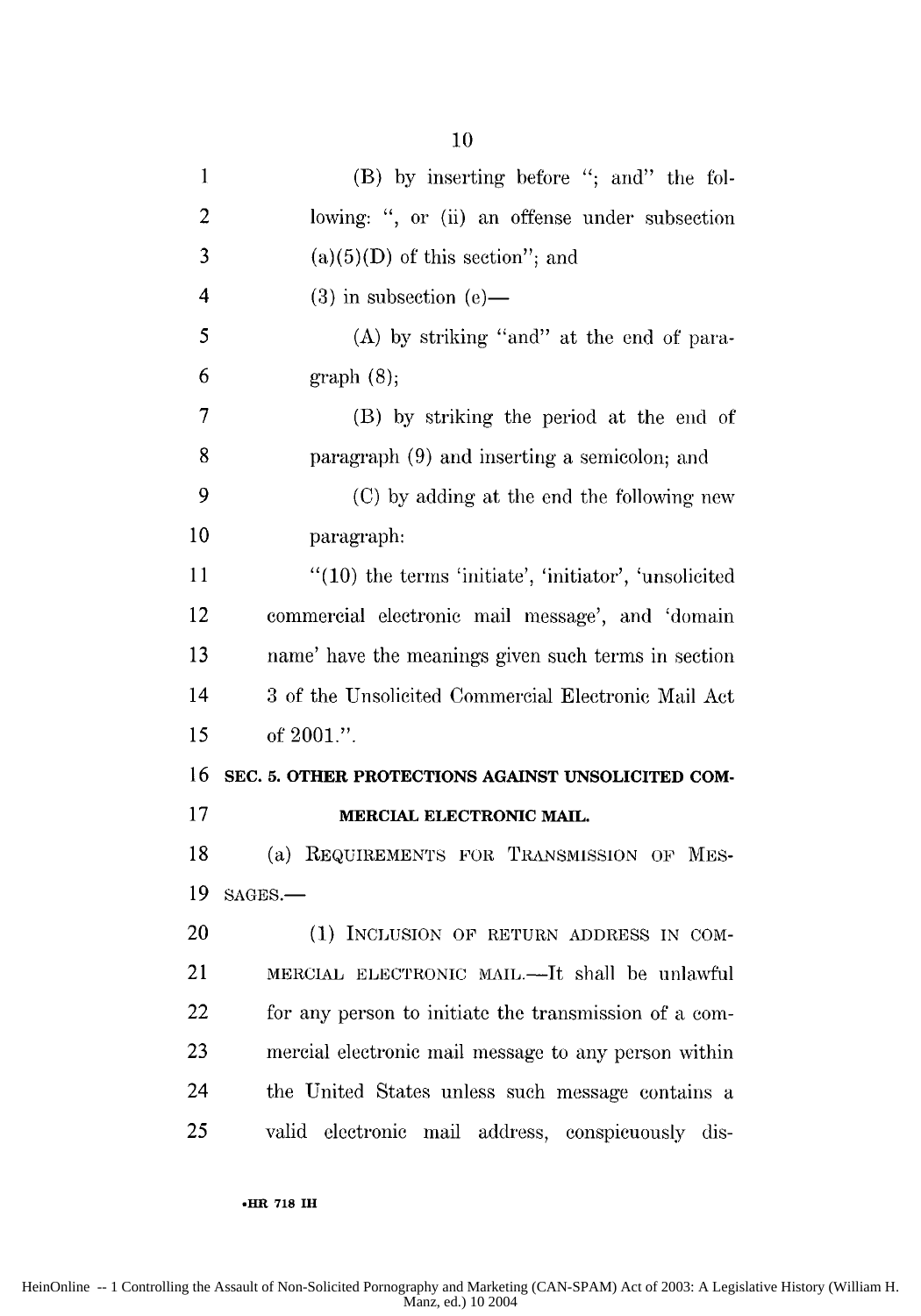1 played, to which a recipient may send a reply to the 2 initiator to indicate a desire not to receive any fur-3 ther messages.

4 (2) PROHIBITION OF TRANSMISSION OF UNSO-5 LICITED COMMERCIAL ELECTRONIC MAIL AFTER OB-6 JECTION.-If a recipient makes a request to a per-7 son to be removed from all distribution lists under 8 the control of such person, it shall be unlawful for 9 such person to initiate the transmission of an unso-10 licited commercial electronic mail message to such a. 11 recipient within the United States after the expira-12 tion, after receipt of such request, of a reasonable 13 period of time for removal from such lists. Such a 14 request shall be deemed to terminate a pre-existing 15 business relationship for purposes of determining 16 whether subsequent messages are unsolicited com-17 mercial electronic mail messages.

18 (3) INCLUSION OF IDENTIFIER AND OPT-OUT IN 19 UNSOLICITED COMMERCIAL ELECTRONIC MAIL.-It 20 shall be unlawful for any person to initiate the 21 transmission of any unsolicited commercial electronic 22 mail message to any person within the United States 23 unless the message provides, in a manner that is 24 clear and conspicuous to the recipient—

#### **oHR 718 IH**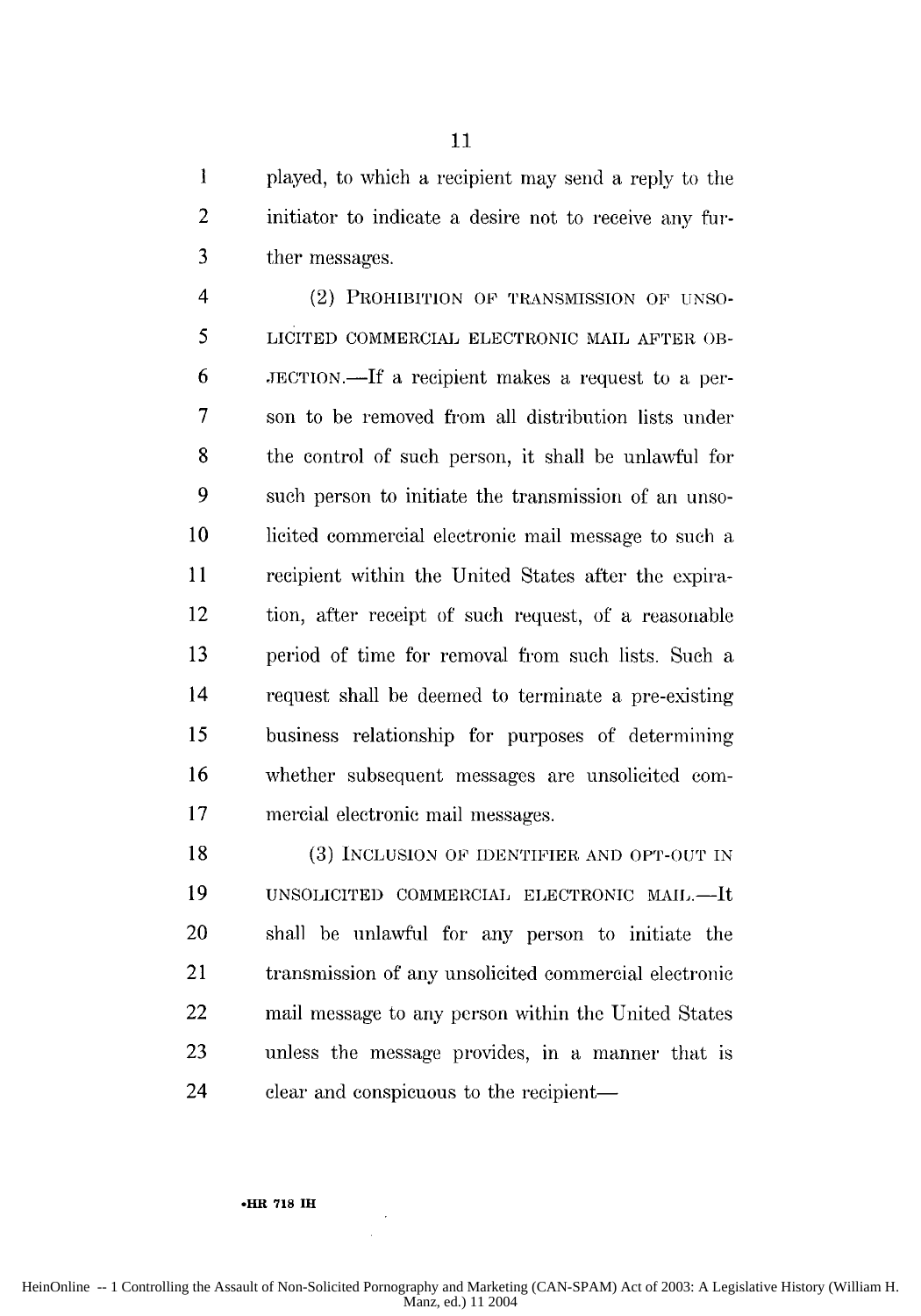**1** (A) identification that the message is an 2 unsolicited commercial electronic mail message; 3 and

4 (B) notice of the opportunity under para-5 graph (2) not to receive further unsolicited 6 commercial electronic mail messages from the **7** initiator.

8 (b) ENFORCEMENT OF POLICIES BY INTERNET Ac-9 CESS SERVICE PROVIDERS.-

10 (1) PROHIBITION OF TRANSMISSIONS IN VIOLA-11 TION OF POSTED POLICY.—It shall be unlawful for 12 any person to initiate the transmission of an unsolic-13 ited commercial electronic mail message to any per-14 son within the United States in violation of a policy 15 governing the use of the equipment of a provider of 16 Internet access service for transmission of unsolie-17 ited commercial electronic mail messages that meets 18 the requirements of paragraph (2).

19 (2) REQUIREMENTS FOR ENFORCEABILITY. 20 The requirements under this paragraph for a policy 21 regarding unsolicited commercial electronic mail 22 messages are as follows:

23 (A) CLARITY.—The policy shall explicitly 24 provide that compliance with a rule or set of 25 rules is a condition of use of the equipment of

#### **\*HR 718 IH**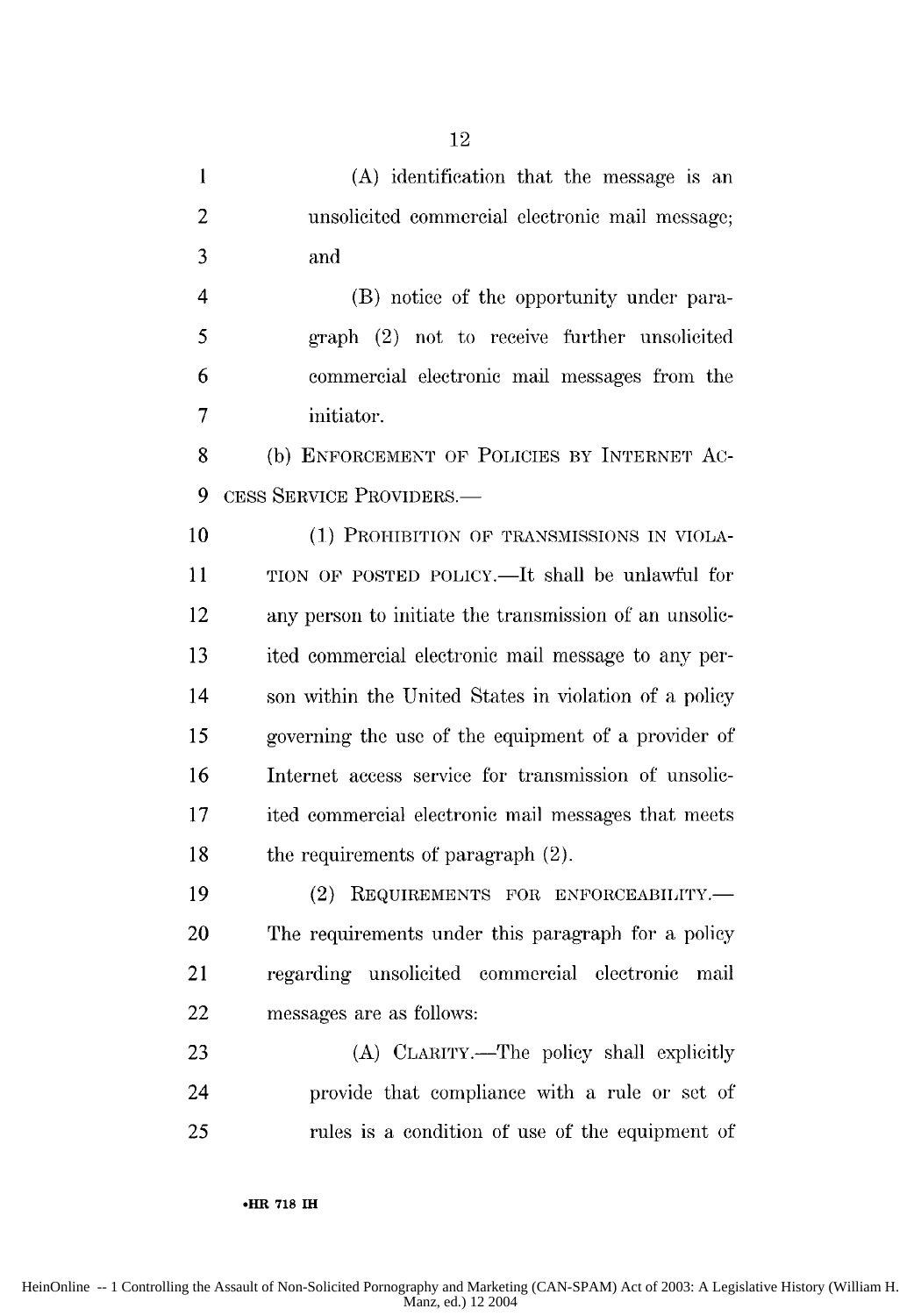| $\mathbf{1}$            | a provider of Internet access service to deliver   |
|-------------------------|----------------------------------------------------|
| $\overline{2}$          | commercial electronic mail messages.               |
| 3                       | (B) PUBLICLY AVAILABILITY.—The policy              |
| $\overline{\mathbf{4}}$ | shall be publicly available by at least one of the |
| 5                       | following methods:                                 |
| 6                       | (i) WEB POSTING.—The policy is                     |
| 7                       | clearly and conspicuously posted on<br>a           |
| 8                       | World Wide Web site of the provider of             |
| 9                       | Internet access service, which has an Inter-       |
| 10                      | net domain name that is identical to the           |
| 11                      | Internet domain name of the electronic             |
| 12                      | mail address to which the rule or set of           |
| 13                      | rules applies.                                     |
| 14                      | (ii) NOTIFICATION IN COMPLIANCE                    |
| 15                      | WITH TECHNOLOGICAL STANDARD.—Such                  |
| 16                      | policy is made publicly available by the           |
| 17                      | provider of Internet access service in ac-         |
| 18                      | cordance with a technological standard             |
| 19                      | adopted by an appropriate Internet stand-          |
| 20                      | ards setting body (such as the Internet            |
| 21                      | Engineering Task Force) and recognized             |
| 22                      | by the Commission by rule as a fair stand-         |
| 23                      | ard.                                               |
| 24                      | (C) INTERNAL OPT-OUT LIST.—If the pol-             |
| 25                      | icy of a provider of Internet access service re-   |

**.HR 718 IH**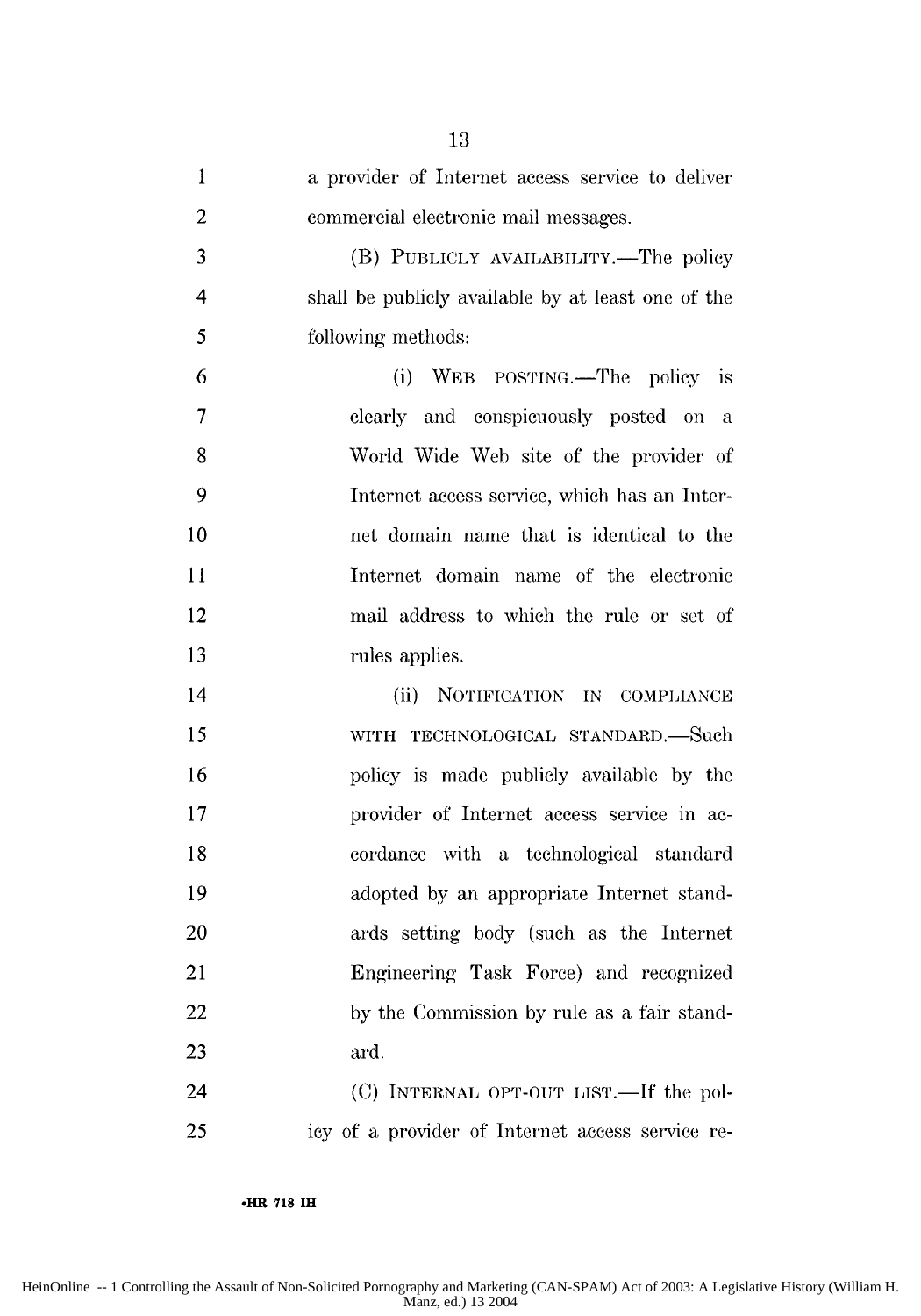1 **1 quires compensation specifically for the trans-**2 mission of unsolicited commercial electronic 3 mail messages into its system, the provider 4 shall provide an option to its subscribers not to *5* receive any unsolicited commercial electronic 6 mail messages, except that such option is not 7 required for any subscriber who has agreed to 8 receive unsolicited commercial electronic mail 9 messages in exchange for discounted or free 10 Internet access service.

11 (3) OTHER ENFORCEMENT.—Nothing in this 12 Act shall be construed to prevent or limit, in any 13 way, a provider of Internet access service trom en-14 forcing, pursuant to any remedy available under any 15 other provision of Federal, State, or local criminal or 16 civil law, a policy regarding unsolicited commercial 17 electronic mail messages.

18 (c) PROTECTION OF INTERNET ACCESS **SERVICE** 19 PROVIDERS.-

20 (1) GOOD FAITH EFFORTS TO BLOCK TRANS-21 MISSIONS.-A provider of Internet access service 22 shall not be liable, under any Federal, State, or local 23 civil or criminal law, for any action it takes in good 24 faith to block the transmission or receipt of unsolic-25 ited commercial electronic mail messages.

HeinOnline -- 1 Controlling the Assault of Non-Solicited Pornography and Marketing (CAN-SPAM) Act of 2003: A Legislative History (William H. Manz, ed.) 14 2004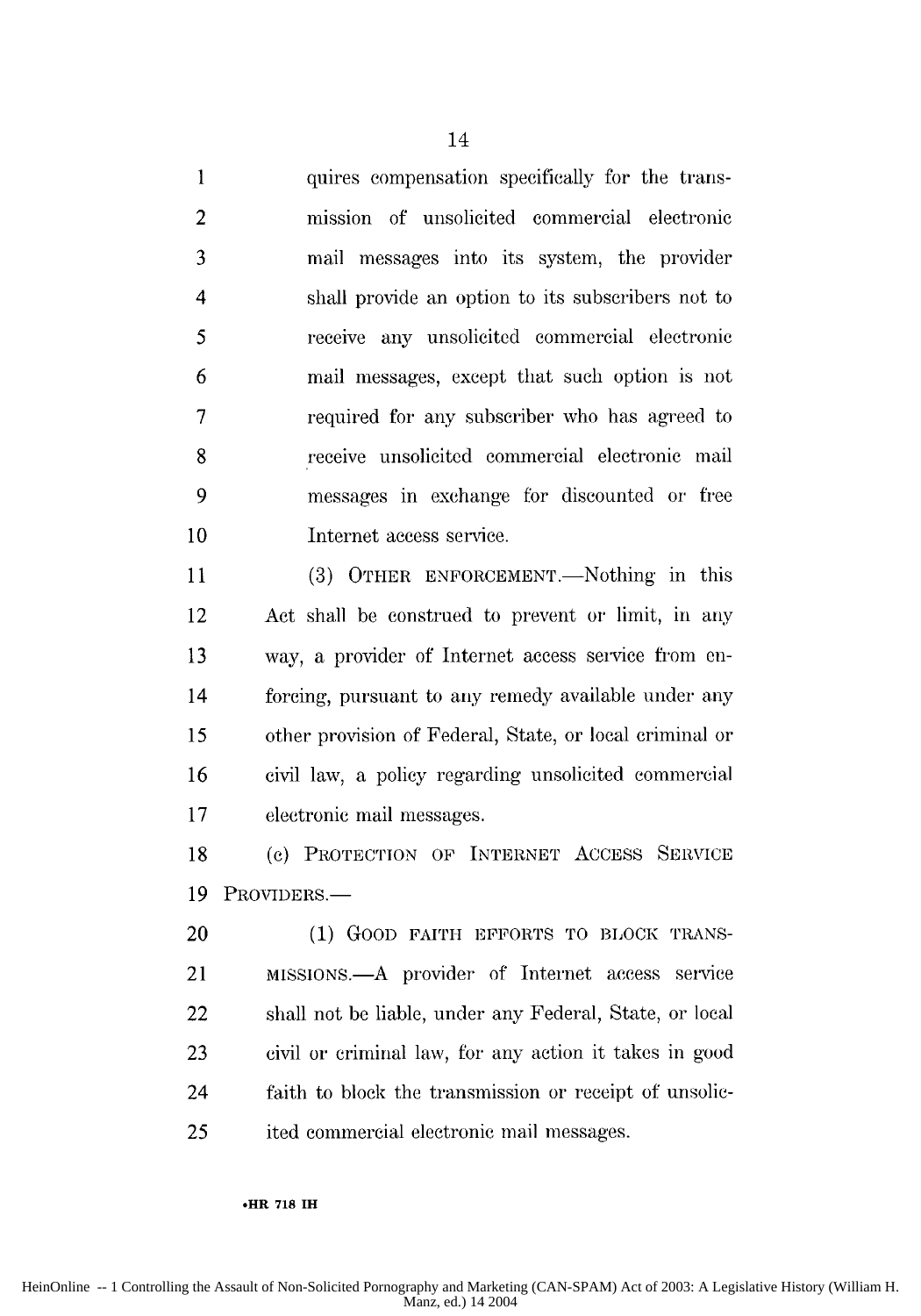1 (2) INNOCENT RETRANSMISSION.-A provider 2 of Internet access service the facilities of which are 3 used only to handle, transmit, retransmit, or relay 4 an unsolicited commercial electronic mail message 5 transmitted in violation of subsection (a) shall not 6 **be** liable for any harm resulting from the trans-7 mission or receipt of such message unless such pro-8 vider permits the transmission or retransmission of 9 such message with actual knowledge that the trans-**10** mission is prohibited by subsection (a) or subsection **11 (b)(1).**

#### 12 **SEC. 6. ENFORCEMENT.**

13 (a) GOVERNMENTAL ORDER.—

14 (1) NOTIFICATION OF ALLEGED VIOLATION. 15 The Commission shall send a notification of alleged 16 violation to any person who violates section 5 if—

17 (A) a recipient or a provider of Internet 18 access service notifies the Commission, in such 19 form and manner as the Commission shall de-20 termine, that a transmission has been received 21 in violation of section 5; or

22 (B) the Commission has other reason to 23 believe that such person has violated or is vio-24 lating section 5.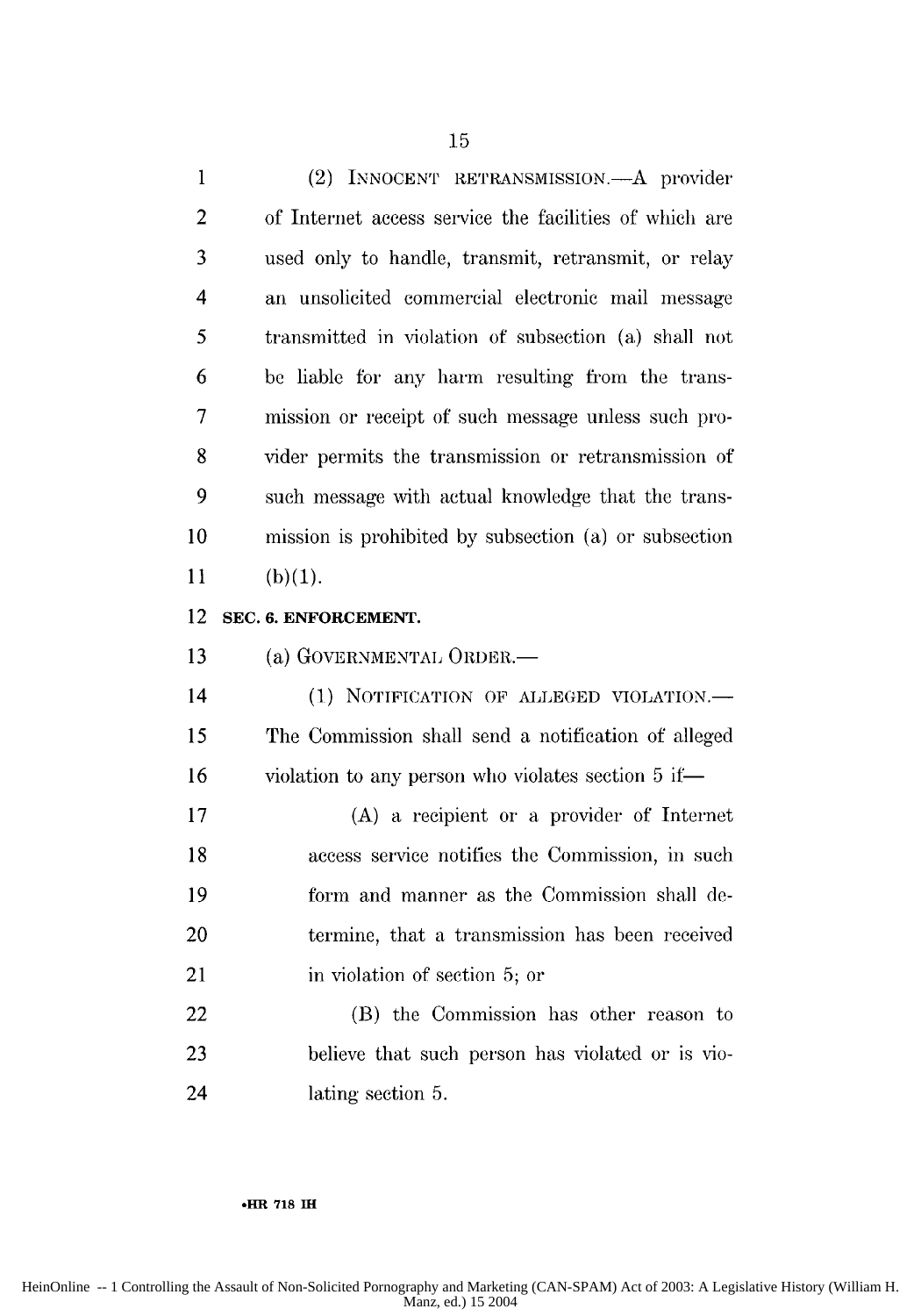| $\mathbf{1}$   | (2) TERMS OF NOTIFICATION. A notification          |
|----------------|----------------------------------------------------|
| $\overline{2}$ | of alleged violation shall—                        |
| 3              | (A) identify the violation for which the no-       |
| 4              | tification was issued;                             |
| 5              | (B) direct the initiator to refrain from fur-      |
| 6              | ther violations of section 5;                      |
| 7              | (C) expressly prohibit the initiator (and          |
| 8              | the agents or assigns of the initiator) from fur-  |
| 9              | ther initiating unsolicited commercial electronic  |
| 10             | mail messages in violation of section 5 to the     |
| 11             | designated recipients or providers of Internet     |
| 12             | access service, effective on the third day (ex-    |
| 13             | cluding Saturdays, Sundays, and legal public       |
| 14             | holidays) after receipt of the notification; and   |
| 15             | (D) direct the initiator (and the agents or        |
| 16             | assigns of the initiator) to delete immediately    |
| 17             | the names and electronic mail addresses of the     |
| 18             | designated recipients or providers from all mail-  |
| 19             | ing lists owned or controlled by the initiator (or |
| 20             | such agents or assigns) and prohibit the           |
| 21             | initiator (and such agents or assigns) from the    |
| 22             | sale, lease, exchange, license, or other trans-    |
| 23             | action involving mailing lists bearing the names   |
| 24             | and electronic mail addresses of the designated    |
| 25             | recipients or providers.                           |

**lHR 718 1-1**

HeinOnline -- 1 Controlling the Assault of Non-Solicited Pornography and Marketing (CAN-SPAM) Act of 2003: A Legislative History (William H. Manz, ed.) 16 2004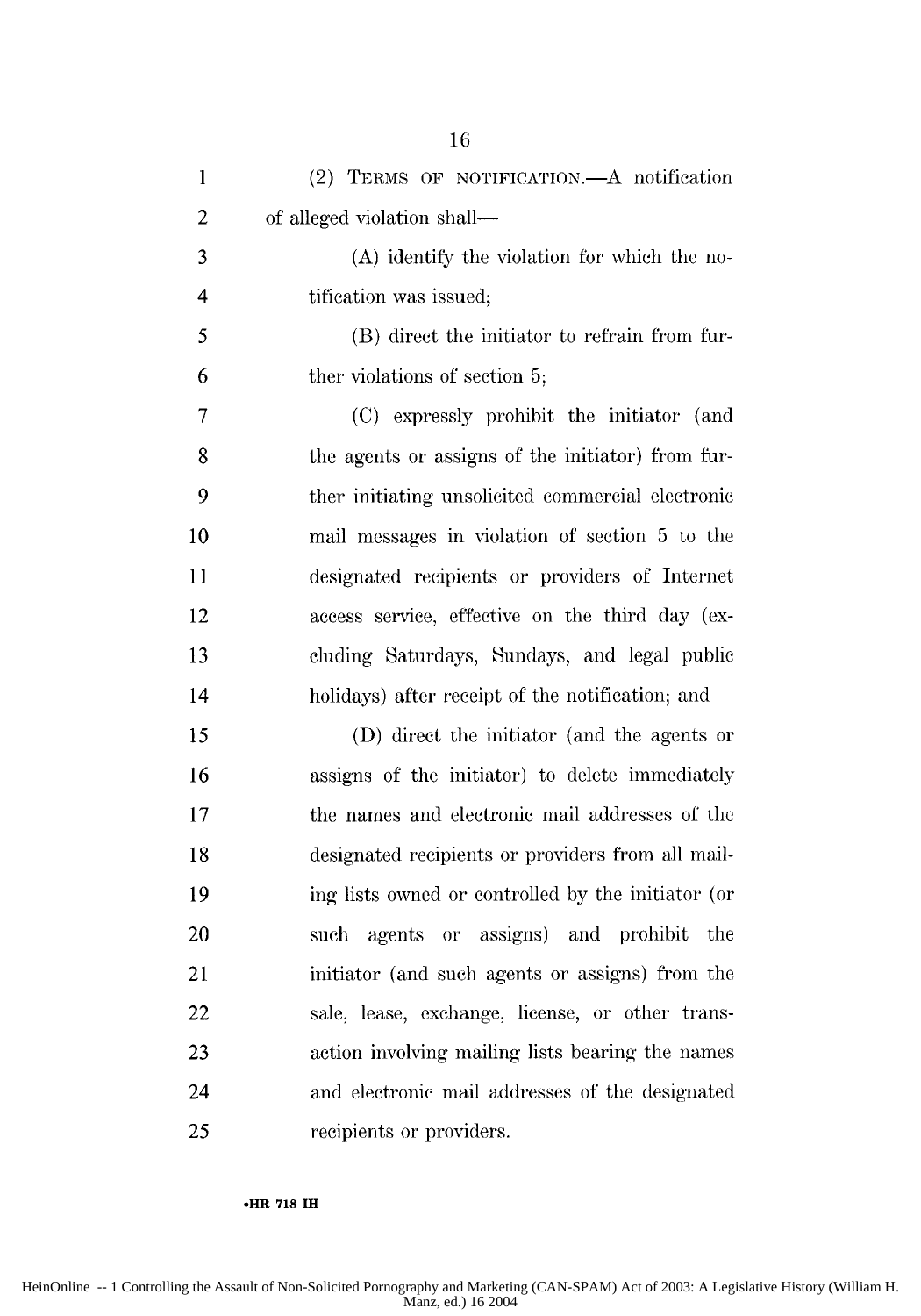**1** (3) COVERAGE OF MINOR CHILDREN BY NOTIFI-2 CATION.—Upon request of a recipient of an elec-3 tronic mail message transmitted in violation of see-4 tion 5, the Commission shall include in the notifica-5 tion of alleged violation the names and electronic 6 mail addresses of any child of the recipient. 7 (4) ENFORCEMENT OF NOTIFICATION TERMS. 8 (A) COMPLAINT.—If the Commission be-9 lieves that the initiator (or the agents or as-10 signs of the initiator) has failed to comply with 11 the terms of a notification issued under this 12 subsection, the Commission shall serve upon the 13 initiator (or such agents or assigns), by reg-14 istered or certified mail, a complaint stating the 15 reasons for its belief and request that any re-16 sponse thereto be filed in writing with the Com-17 mission within 15 days after the date of such 18 service. 19 (B) HEARING AND ORDER.—If the Com-

20 mission, after an opportunity for a hearing on 21 the record, determines that the person upon 22 whom the complaint was served violated the 23 terms of the notification, the Commission shall 24 issue an order directing that person to comply 25 with the terms of the notification.

**.1111 718 I**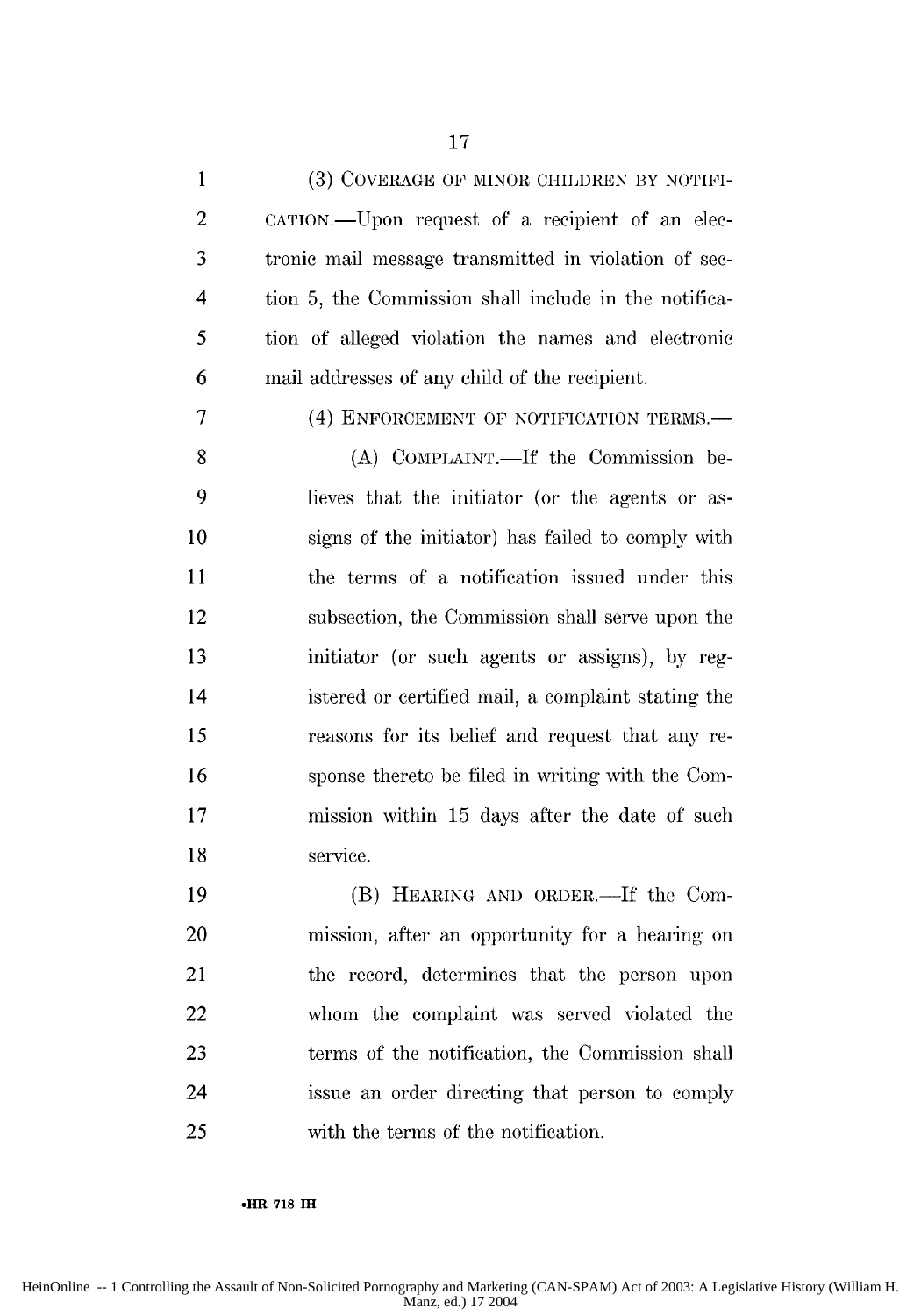1 (C) PRESUMPTION.—For purposes of a de-2 termination under subparagraph (B), receipt of 3 any transmission in violation of a notification of 4 alleged violation **30** days (excluding Saturdays, *5* Sundays, and legal public holidays) or more 6 after the effective date of the notification shall 7 create a rebuttable presumption that such 8 transmission was sent after such effective date. 9 (5) ENFORCEMENT BY COURT ORDER. Any **10** district court of the United States within the juris-11 diction of which any transmission is sent or received 12 in violation of a notification given under this sub-13 section shall have jurisdiction, upon application by 14 the Attorney General, to issue an order commanding 15 compliance with such notification. Failure to observe

16 such order may be punishable by the court as con-17 tempt thereof.

18 (b) PRIVATE RIGHT OF ACTION.—

19 (1) ACTIONS AUTHORIZED. A recipient or a 20 provider of Internet access service may, if otherwise 21 permitted by the laws or rules of court of a State, 22 bring in an appropriate court of that State, or may 23 bring in an appropriate Federal court if such laws 24 or rules do not so permit, either or both of the fol-**25** lowing actions:

#### **.HR 718 IH**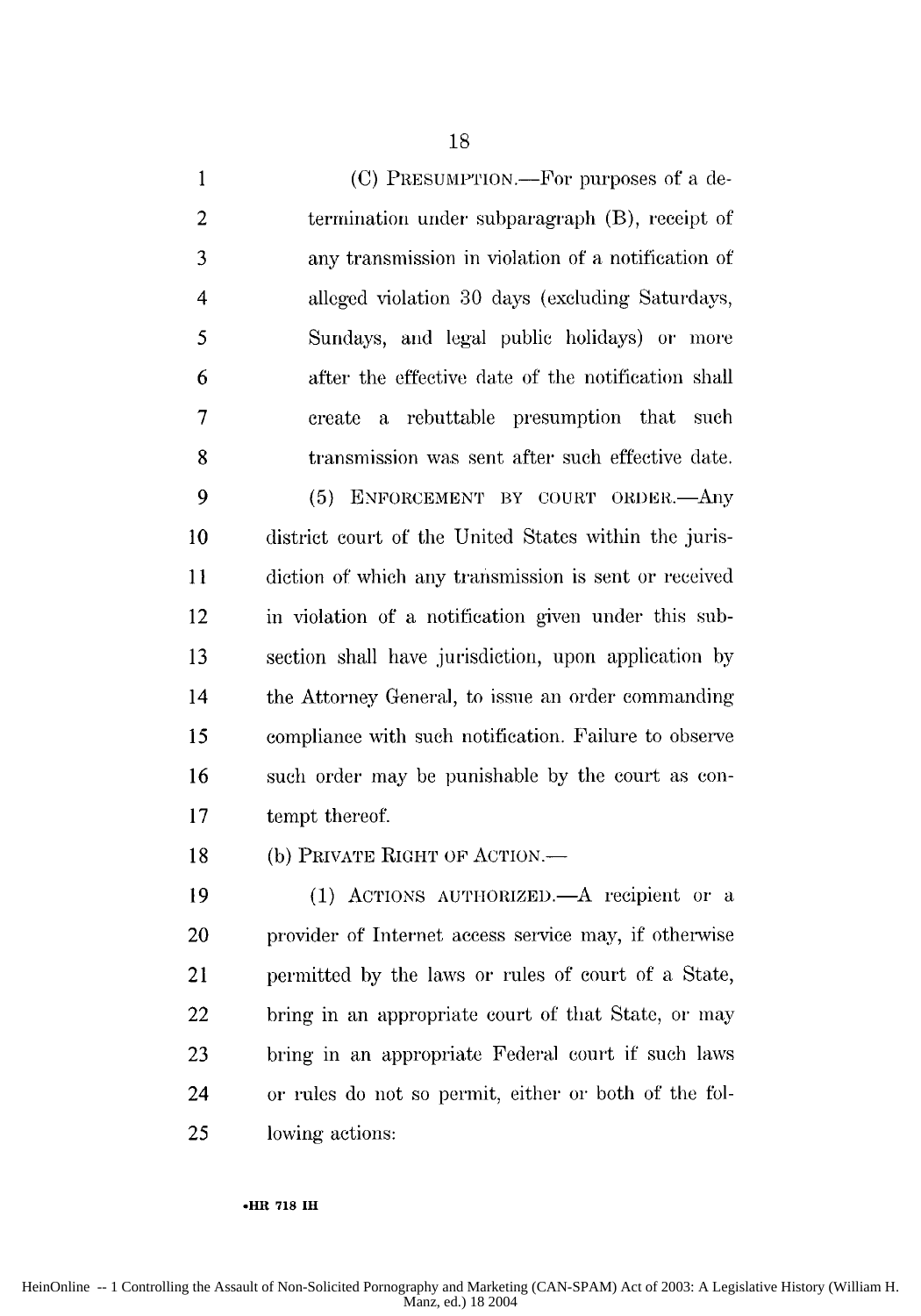| $\mathbf{1}$            | (A) An action based on a violation of sec-              |
|-------------------------|---------------------------------------------------------|
| 2                       | tion 5 to enjoin such violation.                        |
| 3                       | (B) An action to recover for actual mone-               |
| $\overline{\mathbf{4}}$ | tary loss from such a violation in an amount            |
| 5                       | equal to the greatest of-                               |
| 6                       | (i) the amount of such actual mone-                     |
| 7                       | tary loss; or                                           |
| 8                       | (ii) \$500 for each such violation, not                 |
| 9                       | to exceed a total of $$50,000$ .                        |
| 10                      | (2) ADDITIONAL REMEDIES.—If the court finds             |
| 11                      | that the defendant willfully, knowingly, or repeatedly  |
| 12                      | violated section 5, the court may, in its discretion,   |
| 13                      | increase the amount of the award to an amount           |
| 14                      | equal to not more than three times the amount           |
| 15                      | available under paragraph (1).                          |
| 16                      | (3) ATTORNEY FEES.—In any such action, the              |
| 17                      | court may, in its discretion, require an undertaking    |
| 18                      | for the payment of the costs of such action, and as-    |
| 19                      | sess reasonable costs, including reasonable attorneys'  |
| 20                      | fees, against any party.                                |
| 21                      | (4) PROTECTION OF TRADE SECRETS.—At the                 |
| 22                      | request of any party to an action brought pursuant      |
| 23                      | to this subsection or any other participant in such     |
| 24                      | an action, the court may, in its discretion, issue pro- |
| 25                      | tective orders and conduct legal proceedings in such    |

#### **.HR 718 IH**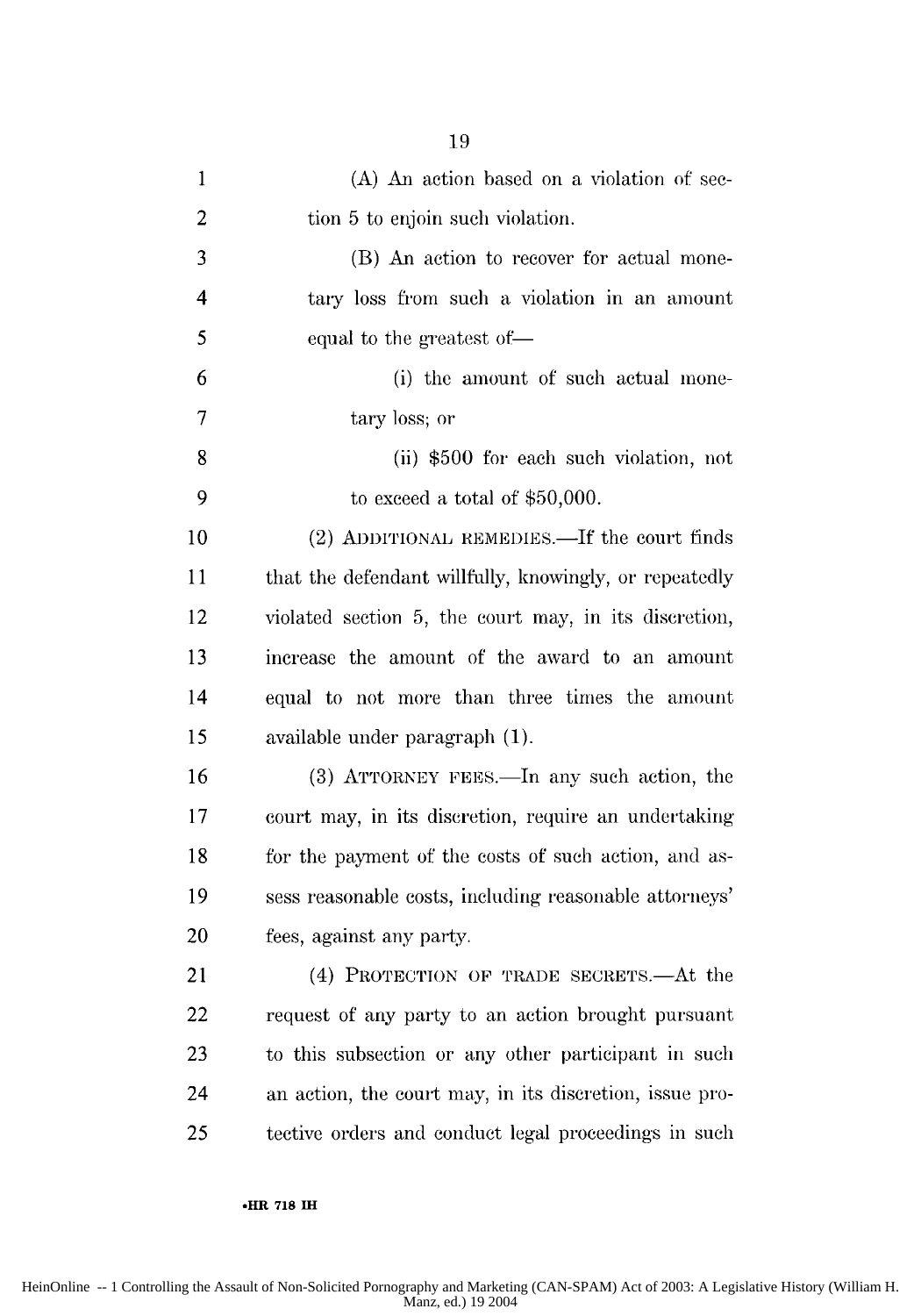1 a way as to protect the secrecy and security of the 2 computer, computer network, computer data, com-3 puter program, and computer software involved in 4 order to prevent possible recurrence of the same or 5 a similar act by another person and to protect any 6 trade secrets of any such party or participant.

#### **7 SEC. 7. EFFECT ON OTHER LAWS.**

8 (a) FEDERAL LAW.—Nothing in this Act shall be 9 construed to impair the enforcement of section 223 or 231 **10** of the Communications Act of 1934, chapter 71 (relating 11 to obscenity) or 110 (relating to sexual exploitation of chil-12 dren) of title 18, United States Code, or any other Federal 13 criminal statute.

14 (b) STATE LAW.—No State or local government may 15 impose any civil liability for commercial activities or ac-16 tions in interstate or foreign commerce in connection with **17** an activity or action described in section 5 of this Act that 18 is inconsistent with the treatment of such activities or ac-19 tions under this Act, except that this Act shall not pre-20 empt any civil remedy under State trespass or contract 21 law or under any provision of Federal, State, or local 22 criminal law or any civil remedy available under such law 23 that relates to acts of computer fraud or abuse arising 24 from the unauthorized transmission of unsolicited com-25 mercial electronic mail messages.

#### **.HR 718 lH**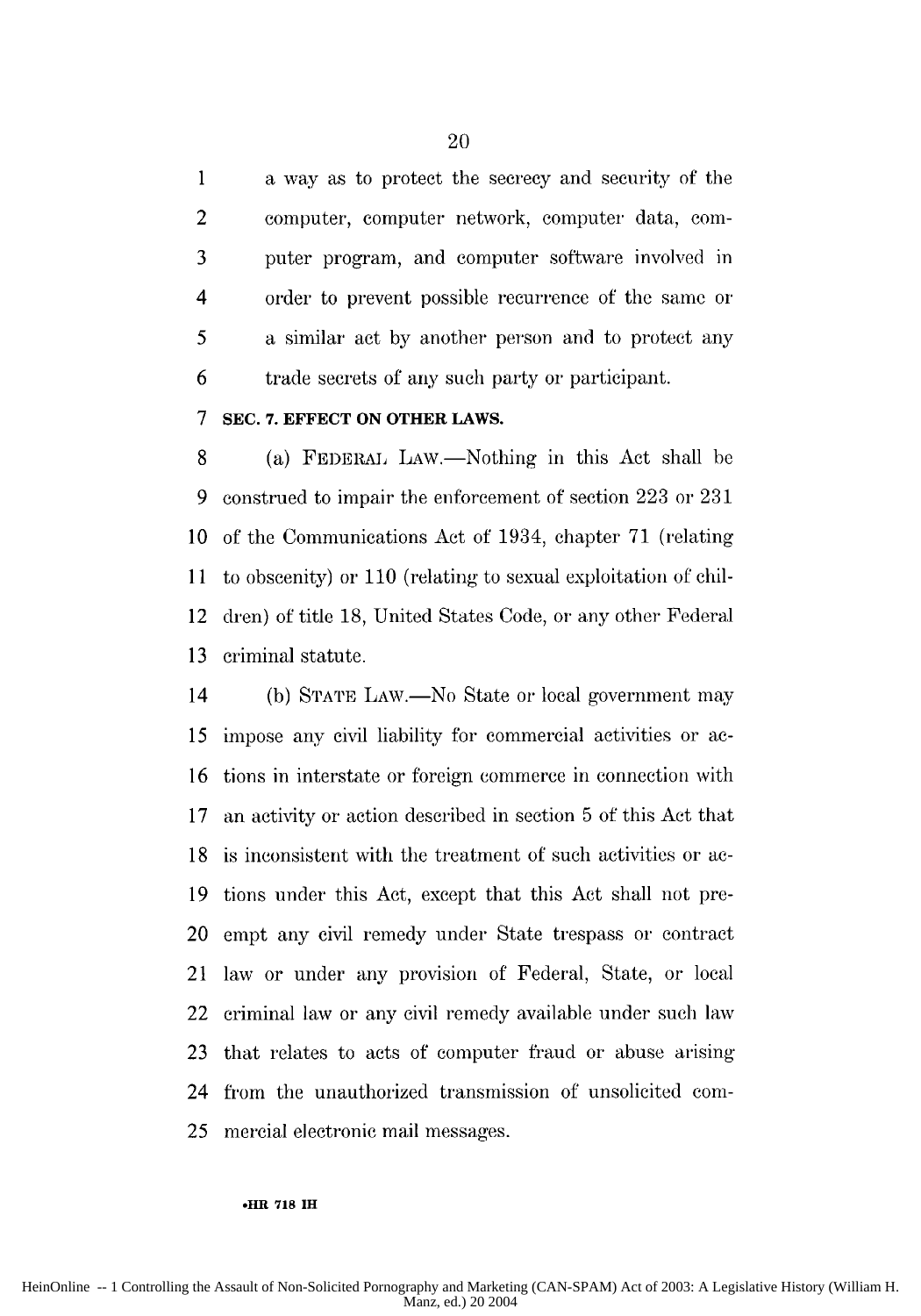### **1 SEC. 8. STUDY OF EFFECTS OF UNSOLICITED COMMERCIAL** 2 **ELECTRONIC MAIL.**

21

3 Not later than 18 months after the date of the enact-4 ment of this Act, the Federal Trade Commission shall sub-5 mit a report to the Congress that provides a detailed anal-6 ysis of the effectiveness and enforcement of the provisions 7 of this Act and the need (if any) for the Congress to mod-8 ify such provisions.

#### **9 SEC. 9. SEPARABILITY.**

**10 If** any provision of this Act or the application thereof 1 1 to any person or circumstance is held invalid, the remain-12 der of this Act and the application of such provision to 13 other persons or circumstances shall not be affected.

#### 14 **SEC. 10. EFFECTIVE DATE.**

15 The provisions of this Act shall take effect 90 days 16 after the date of the enactment of this Act.

**0**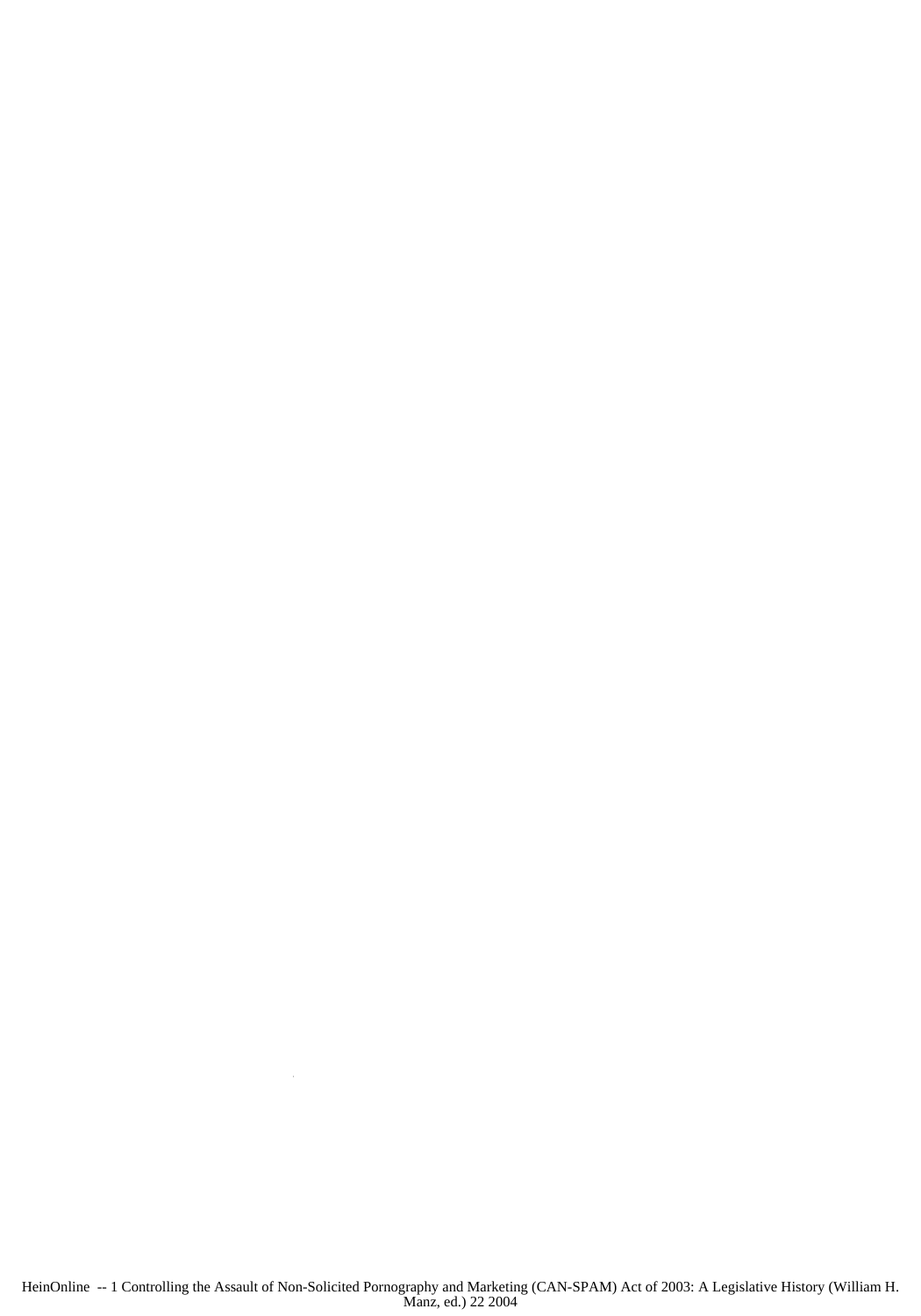### DOCUMENT NO. 38

HeinOnline -- 1 Controlling the Assault of Non-Solicited Pornography and Marketing (CAN-SPAM) Act of 2003: A Legislative History (William H. Manz, ed.) [lxxix] 2004